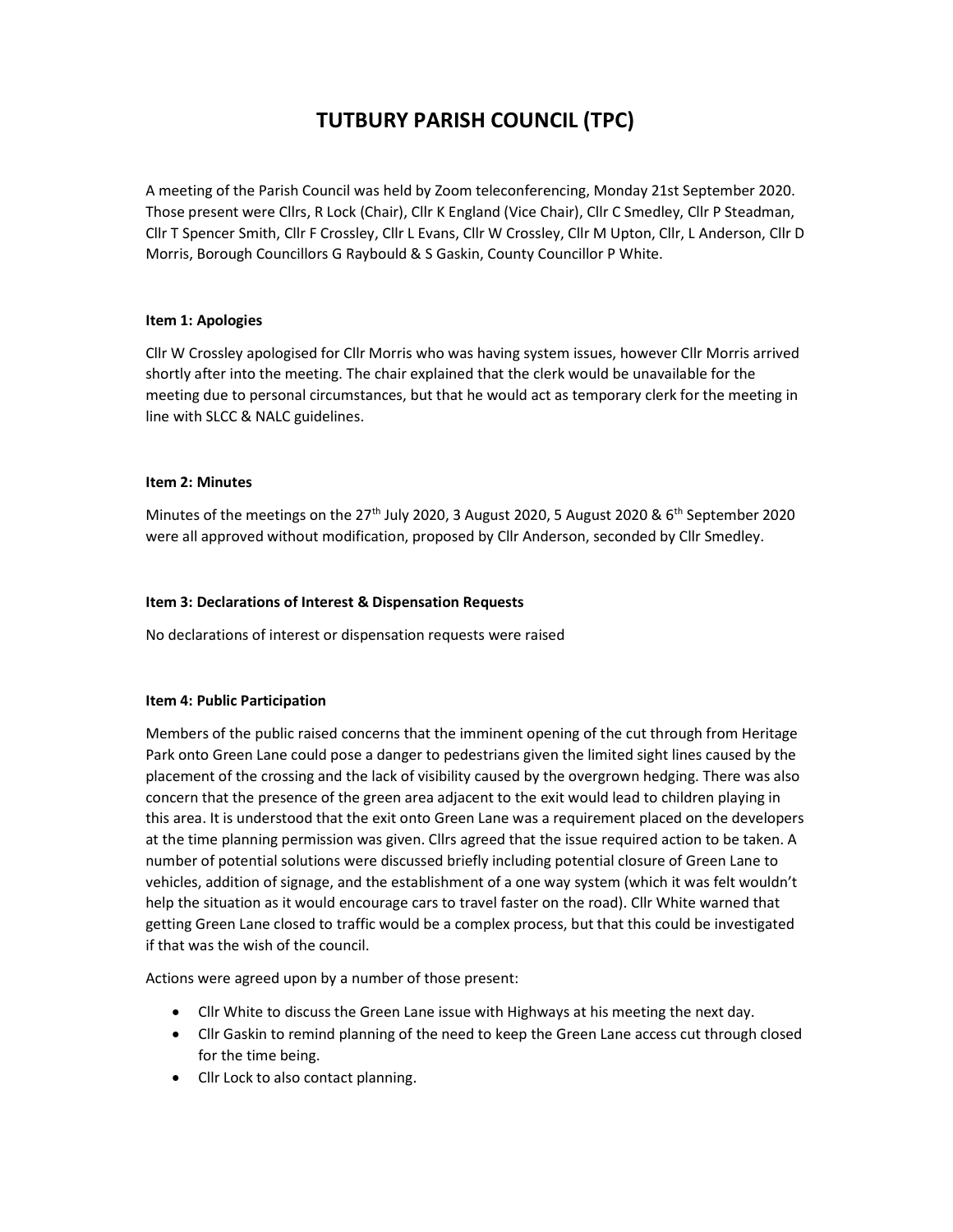#### Resolution

A further meeting will be called to discuss the Green Lane safety situation.

#### Item 5: Clerks report including correspondence

Cllr Lock reported that the issue of speeding on Park Lane was under consideration by the PCSO and that monitoring would be put in place regarding this.

Cllr Lock provided additional information on the situation at Park Pale with regard to the earth works, with Cllrs Gaskin and Raybould also involved in the situation at the Borough level, and Cllr White also liaising with the rights of way team on the matter.

Discussion took place with regard to the letter received from the allotment association with regard to the increase in peacock population. We have been approached with a plan to rehouse some of the peacocks at the nearby prison (Foston Hall). Cllrs raised concerns on the limits to our ability to respond to the situation given the lack of clarity regarding who owns/is responsible for the peacocks. Cllr L Anderson agreed to look into the situation and provide some guidance at the next meeting.

#### Item 6: Borough & County Report

Cllr White updated Cllrs on the current Coronavirus situation at the county level. Cllrs asked whether fines had been levied in the area for businesses failing to comply with rules, with Cllr White reporting only a small number of cases of the virus had occurred in Tutbury to this date. Cllr Raybould raised concerns that people were discarding face masks on high street and suggested signage may help.

Cllr White reported on discussions regarding the speeding issues on the A511, and reported that a Highways meeting would be held the next day.

Cllr Gaskin to supply Clerk with details of local Coronavirus testing facilities for inclusion on the Parish website.

Cllr Gaskin reported that in discussion with Cllr White there may be potential for a funding bid to clear the Mill Fleam. They will report back on progress at a later date.

Cllr Raybould reported the cricket club had received a £1000 grant to help with renovations with Borough support. Cllr Raybould reported that more time was needed to look into the provision of additional bins on playing field sites.

Cllr Lock raised parishioners' interest in a skate park established on a Borough site, and asked the Borough to inform the Parish Council if proposed improvements to facilities at the Mill Site were discussed.

Cllr Gaskin reported that the new Tutbury 106 agreement 250k Community funding would be coming out shortly. Cllr Lock pointed out that the Borough still haven't confirmed to the Parish Council how this will work.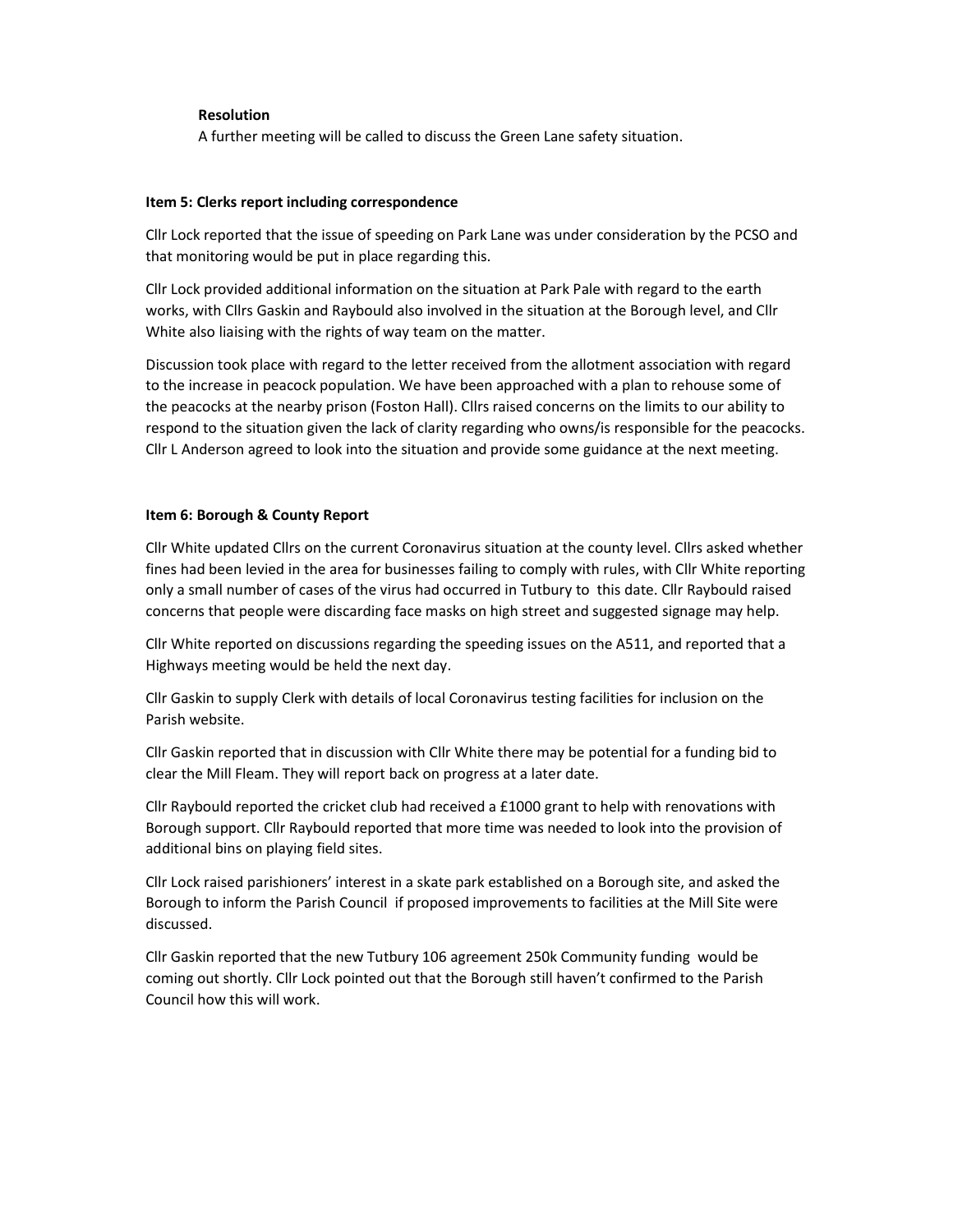#### Item 7: To Approve Accounts for Payment

Council voted in favour of approving the Accounts for Payment. Cllr Spencer-Smith proposed, and Cllr Evans seconded.

# Item 8: To consider and approve changes to clerks pay

Council voted in favour of NALCs recommendations. Cllr Spencer-Smith proposed, and Cllr Anderson seconded.

# Resolution

To align the clerk's salary to the increased rate as set out in the NALC published pay scales.

Item 9 was delayed till the end of the meeting to ensure more critical items were covered in the meeting timescale.

# Item 9: To consider and approve installation of seats in bus shelters

Cllrs raised concerns that we have not monitored the High Street bench for a sufficient amount of time to consider the placement of new benches. There were also concerns about encouraging sitting when the benches themselves are of insufficient length to support current social distancing guidelines. Cllr W Crossley explained the reason behind the redesign of the Duke Street bus shelter, and the previous issues relating to anti-social behaviour at the Park lane bus shelter. After considerable discussion it was agreed that this is not the time to discuss the addition of bus shelter seating, and that this matter be revisited once the current pandemic has settled.

# Item 10: To consider and approve work for the boundary maintenance of Ferrers Avenue

The Chair updated Cllrs on the quotations received. Three companies were approached but only one has provided a quotation. There was concern that the value of the quote may be indicative of an insufficient specification for the work, in particular in reference to the placement of supports for the chestnut fencing. Cllr Morris provided guidance on adjustments to the specification used for tendering. He was particularly concerned that the closed board fencing may stunt growth of the Hawthorne bushes. As an alternative to chestnut fencing the suggestion of plastic security fencing was suggested. Cllr Lock to follow up, refine and request an updated quote for discussion at the next meeting.

# Item 11: To consider and approve a closed churchyard maintenance plan

The Chair asked Cllrs for suggested contractors to approach with regard to the wall survey. Cllr W Crossley explained the history of the construction behind the wall, which in unrepaired places is not strictly speaking a wall. Cllr Evans knows a structural surveyor who may be able to advise. Cllr Morris highlighted a dry stone wall repair of particularly high quality in the surrounding area (on Cornmill Lane) and suggested tracking down the company involved. Cllrs were asked to report any further suggestions to the clerk.